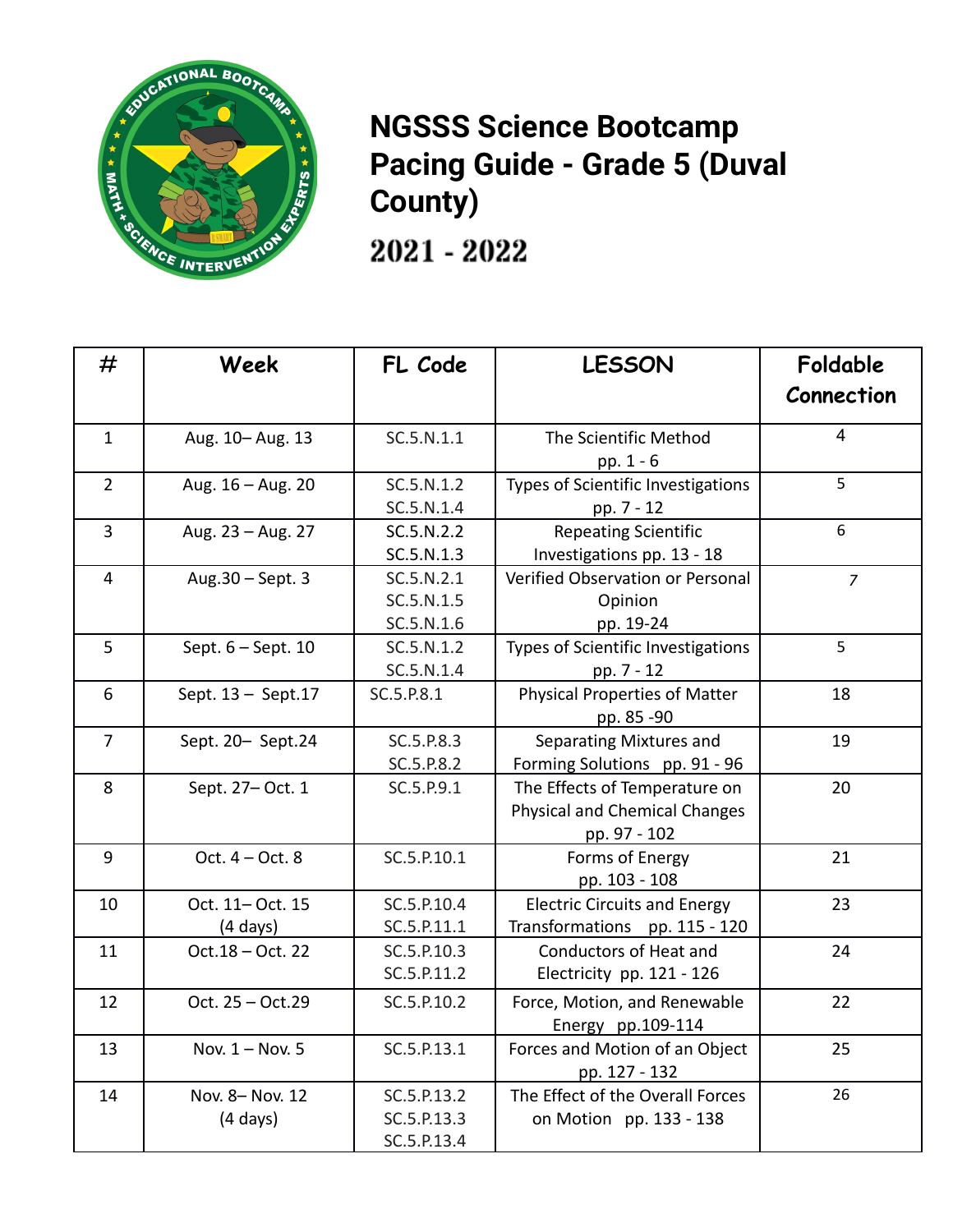| 15 | Nov. 15 - Nov. 19                         | SC.5.E.5.1                                 | The Sun: A Star in the Milky<br>Way Galaxy pp. 25 - 30                         | 8     |  |  |  |
|----|-------------------------------------------|--------------------------------------------|--------------------------------------------------------------------------------|-------|--|--|--|
| 16 | Nov. 22 - Nov. 26<br>(2 Days)             | SC.5.E.5.1                                 | The Sun: A Star in the Milky<br>Way Galaxy pp. 25 - 30                         | 8     |  |  |  |
| 17 | Nov. 29- Dec.3                            | SC.5.E.5.2<br>SC.5.E.5.3                   | <b>Moon Phases</b><br>pp. 43 - 48                                              | 11    |  |  |  |
| 18 | Dec. 6- Dec. 10                           | SC.4.E.5.4<br>SC.4.E.5.3<br>SC.4.E.5.1     | The Movement of Earth<br>pp. 37 - 42                                           | 10    |  |  |  |
| 19 | Dec.13-Dec.17<br>$(4 \text{ days})$       | SC.4.E.5.2                                 | Our Solar System<br>pp. $31 - 36$                                              | 9     |  |  |  |
| 20 | Jan.3- Jan.7<br>$(4 \text{ days})$        | SC.4.E.6.1<br>SC.4.E.6.2                   | <b>Rocks and Minerals</b><br>pp. 49 - 54                                       | 12    |  |  |  |
| 21 | Jan.10- Jan.14                            | SC.4.E.6.4                                 | <b>Weathering and Erosion</b><br>pp. 61 - 66                                   | 14    |  |  |  |
| 22 | Jan.17- Jan.21<br>$(4 \text{ days})$      | SC.4.E.6.3<br>SC.4.E.6.6                   | Renewable and Nonrenewable<br>Resources pp. 55 - 60                            | 13    |  |  |  |
| 23 | Jan. 24 - Jan. 28                         | SC.5.E.7.1<br>SC.5.E.7.2                   | The Water Cycle<br>pp. 67 - 72                                                 | 15    |  |  |  |
| 24 | Jan.31 - Feb. 4                           | SC.5.E.7.3<br>SC.5.E.7.4                   | <b>Factors Influencing Weather</b><br>pp. 73 -78                               | 16    |  |  |  |
| 25 | Feb. 14 - Feb. 18                         | SC.5.E.7.5<br>SC.5.E.7.6                   | Weather in Environments and<br>Climate Zones pp. 79 - 84                       | 17    |  |  |  |
| 26 | Feb. 21 - Feb. 25<br>$(4 \text{ days})$   | SC.3.L.14.1<br>SC.3.L.17.2<br>SC.3.L.14.2  | Plant Organs and Response to<br>Stimuli pp. 139 - 144                          | 27    |  |  |  |
| 27 | Feb. 28- March 4                          | SC.5.L.14.1                                | The Organs of the Human Body<br>pp. 145 - 150                                  | 28/29 |  |  |  |
| 28 | March 7 - March 11                        | SC.5.L.14.2                                | <b>Comparing Physical Structures</b><br>of Plants and Animals<br>pp. 151 - 156 | 30    |  |  |  |
|    |                                           | <b>Spring Break</b><br>March 14 - March 18 |                                                                                |       |  |  |  |
| 29 | March 21- March 25                        | SC.3.L.15.1<br>SC.3.L.15.2                 | <b>Classification of Plants and</b><br>Animals<br>pp. 157-162                  | 31    |  |  |  |
| 30 | March 28 - April 1<br>$(4 \text{ days})$  | SC.4.L.16.4                                | Life Cycle of Plants and Animals<br>pp. 163-168                                | 32    |  |  |  |
| 31 | April 4 - April 8                         | SC.5.L.17.1                                | <b>Adaptations of Organisms</b><br>pp. 169 - 174                               | 33    |  |  |  |
| 32 | April 11 - April 15<br>$(4 \text{ days})$ | SC.5.L.17.1                                | Adapting to the Environment<br>pp. 175 - 180                                   | 34    |  |  |  |